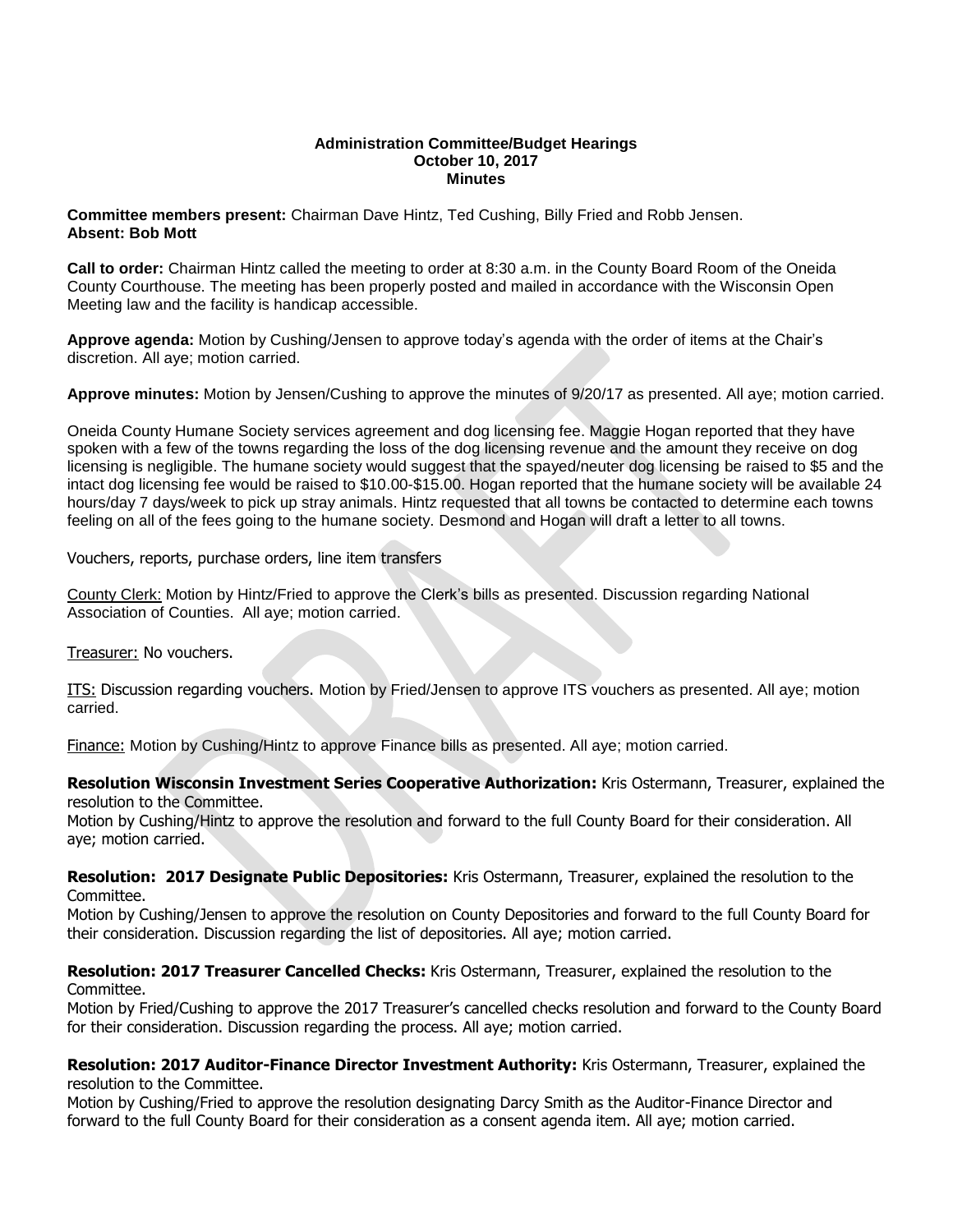**Resolution/Ordinance Amendment: Amending Chapter 3.10 Reimbursement for Expenses - Increase Per Diems for committee and County Board Meetings and Chairman's Annual Salary:** Desmond stated that this resolution can always be approved by this Committee and then tabled at the County Board meeting if after budget hearings there is not any money available for this. Discussion regarding the resolution and the funding for it. Motion by Jensen/Cushing to approve the resolution amending Chapter 3.10 Reimbursement for Expenses, Increase per diems for Committee and County Board Meetings and Chairman's annual salary and forward onto the County Board for their consideration. All aye; motion carried.

**Resolution to join Opioid Litigation:** Discussion regarding the resolution and what it is about. Desmond explained the cost of approving this resolution in terms of work hours. Desmond stated that this is being spearheaded by the Wisconsin Counties Association working with the law firms Von Briesen and Crueger Dickinson. Desmond stated that he has been told that if Oneida County does not agree to this and there is a settlement then Oneida County would not be eligible for any of the funds.

Motion by Jensen/Cushing to approve the Resolution to join the Opioid Litigation and forward onto the full County Board for their consideration. Discussion regarding the contingency fee. All aye; motion carried.

**Resolution/Ordinance Amendment: Amending Chapter 3.09 Purchasing:** Desmond explained the resolution to the Committee.

Motion by Hintz/Cushing to approve the Resolution amending chapter 3.09 and forward onto the County Board for their consideration. All aye; motion carried.

## **2018 Budget Preview:**

- Smith explained the handouts/binders to the Committee.
- Hintz reminded the Committee that it is the goal of the Committee to present a fair and appropriate budget to the County Board.
- Smith explained the 2018 Budget Summary Cover Page and where the largest changes to the budget occur. Smith explained that the increase in Public Safety is due to ambulances, the decrease in general government is due to the fact that she hasn't put Capital Improvement Program projects in there yet. The other change in the expenditures is in Health and Human services due to the fact that the family care transition will have a full year. Smith explained that debt services shows the Expera loan payment for \$638,630.00. Smith explained the revenues for 2018. Smith explained that the sales tax was budgeted at 4.25 million in 2017 but will come in around 4.4 million and therefore she has budgeted 4.4 million for 2018. Smith reported that the allowable levy limit in 2018 is \$16,328,826.00 which is an increase of \$107,610.00. Smith explained the areas of the budget that are not subject to the levy freeze (Ambulance, Libraries and Town Bridge Aid) and therefore as they increase the levy will automatically increase. Smith reported that with the budget as requested by the departments the current budget proposal is \$272,928.00 short without the application of the \$250,000.00 from the general fund. This amount does not include the extra positions and certain wage increases that have been requested.
- Smith presented a breakdown of the levy and how it is applied to the budget.
- Smith explained the items that are not included in the current budget for expenses but will need to be considered in the budget. Smith also explained items that are not included in the revenues; Expera loan interest, repayment of the Human Service Center. Smith explained that the Expera loan interest revenue isn't included in revenues, repayment of the loan from the Human Service Center and prisoner revenues. Smith explained why she does not recommend including these revenues in the budget.
- Smith presented a spreadsheet of the proposed increases to the budget that have been included in the budget that will be presented.
- Smith explained the contingency budget handout and items that are proposed to be taken from the contingency budget.
- Smith gave a handout explaining the new positions that have been requested and the costs related to those positions. Some of the positions have not been included in the proposed 2018 budget. Discussion regarding additional revenues that the departments are bringing in to help pay for the positions.
- Smith explained that the LRES Committee approved a 1% payroll increase. Jensen expressed concern with approving new positions and whether the County is taking care of its current employees.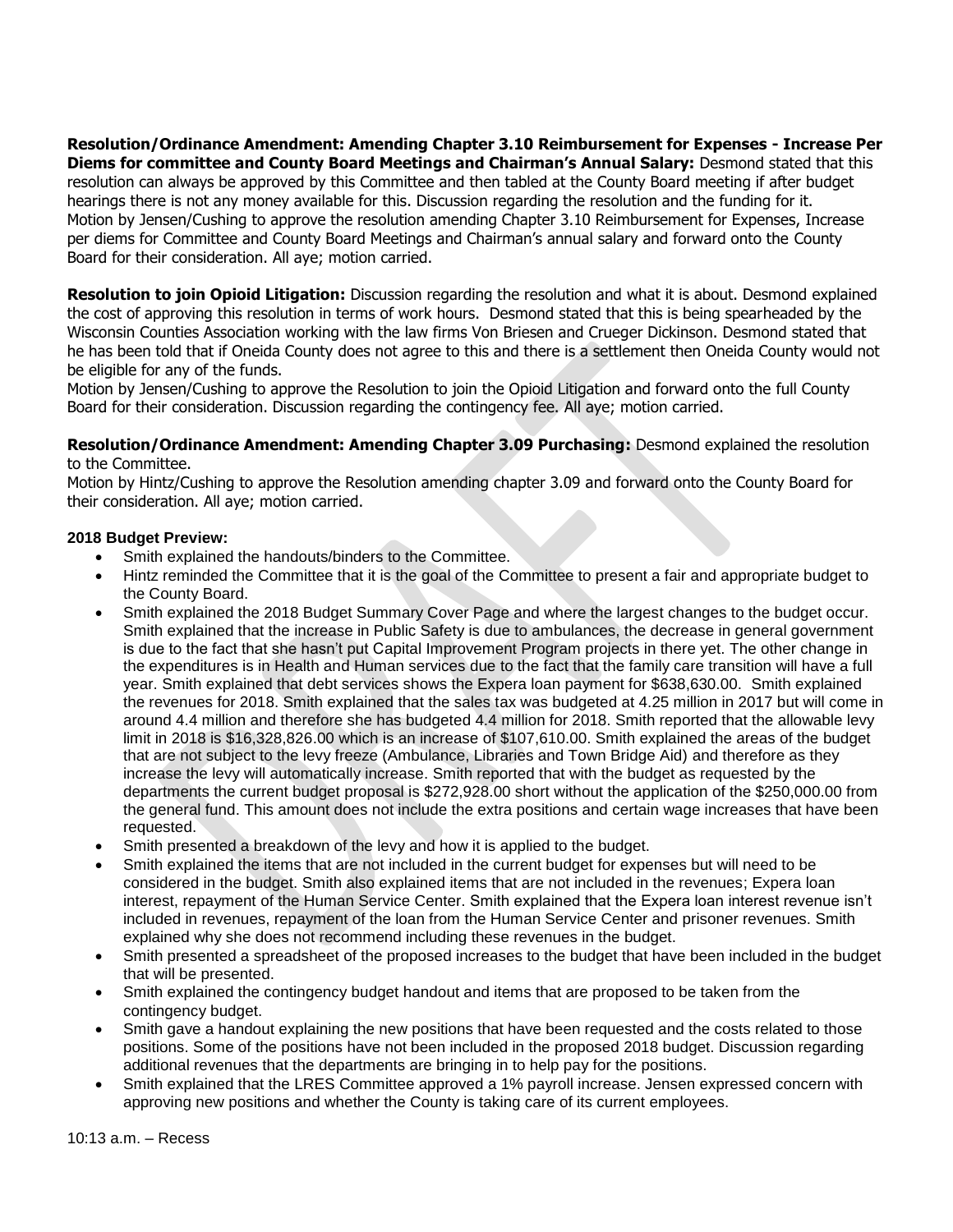## 10:26 a.m. – Return to session

**County Treasurer:** Smith explained that Ostermann reduced her income by \$200.00 and reduced non-personnel by \$622.00 with a net decrease to the levy request of \$422.00.

Motion by Jensen/Cushing to approve the Treasurer's budget as presented and forward onto the full County Board for approval. All aye; motion carried.

**Sheriff/Emergency Management:** Sheriff Hartman, Chief Deputy Hess, Jill Butzlaff and Ken Kortenhof were present to explain the budget requests.

Smith explained that EMS has some expenses that are not subject to levy limits and some that are subject to levy limits. Overall, EMS budget comes in at a zero change. There is an increase of \$93.001 to the levy. Discussion regarding the 2018 budget requests. Discussion regarding where additional levy money could be used if the board approves it. Motion by Cushing/Jensen to accept the Emergency Management budget as presented and forward it to the County Board meeting for full consideration. All aye; motion carried.

Sheriff Hartman stated that they are presenting a zero increase in operating expenses using revenue. Hartman explained that they started a GED program at the jail and currently have 10 inmates working towards getting their GED. Hartman explained increases to expense accounts and that they are requesting an increase in revenues by \$61,278.00 from inmate revenues to increase expenditures. Expected revenues from inmates are 1.8 million gross and 1.2 – 1.4 million net. Discussion regarding what cuts would need to occur if the state prisoner revenue were lost. Discussion regarding the request for the full-time mechanic position. Hartman stated that the projected expenses for mechanic work next year would be \$101,000.00 - \$105,000.00 and they believe that they can maintain that cost by having an in-house mechanic and be able to provide better service for the vehicles. Smith reported that this would be zero impact to the levy in 2018.

Motion by Jensen/Cushing to accept the Sheriff's budget and to forward it onto the full County Board for their review, including the Mechanics position at the expense of the Sheriff. All aye; motion carried.

**Clerk of Courts:** Brenda Behrle presented the Clerk of Courts 2018 budget. Clerk of Courts has increased the revenue amounts by \$2000.00 and increased personnel costs \$4141.00 for a net levy increase of \$2141.00. Behrle explained that they are in the process of hiring a new clerk.

Motion by Jensen/Cushing to accept the Clerk of Courts budget and forward it onto the full county board for approval. All aye; motion carried.

Discussion regarding deficit money that is needed to balance the budget. Smith stated that if the committee approves all of the requested additional positions the committee needs to come up with \$155,794.00 (\$137,234.00 not included in the budget).

11:42 – Recess for lunch 1:15 – Reconvene Bob Mott arrived for the meeting

## **Highway/Landfill:**

Smith reported that the levy amount stayed the same for the Highway Department. They are using \$633,000.00 from fund balance. This also includes a change to a 40-hour work week for everyone other than management and office staff. Discussion regarding the Routine Maintenance Agreement's for work on the state roads and how that is affecting work on the County Roads. Discussion regarding management continuing to work 37.5 hours. Discussion regarding the mechanic position at the Sheriff's Office and how that will affect the highway shop. Stefonek stated that this change will help the highway shop as they will now have more hours with the mechanic at their shop. Discussion regarding how that change will affect that budget and Stefonek stated the change has been absorbed in their budget. Discussion regarding equipment fund and the aging equipment, the Barrientos report that was completed on the highway shop and the upgrades that need to occur in the shop and staffing needs to complete all necessary work. Stefonek stated that they can complete all necessary work as they are currently staffed, however, with current staff they are unable to take on extra work.

Motion by Cushing/Hintz to accept the highway budget as presented and forward it to the board for consideration in November. All aye; motion carried.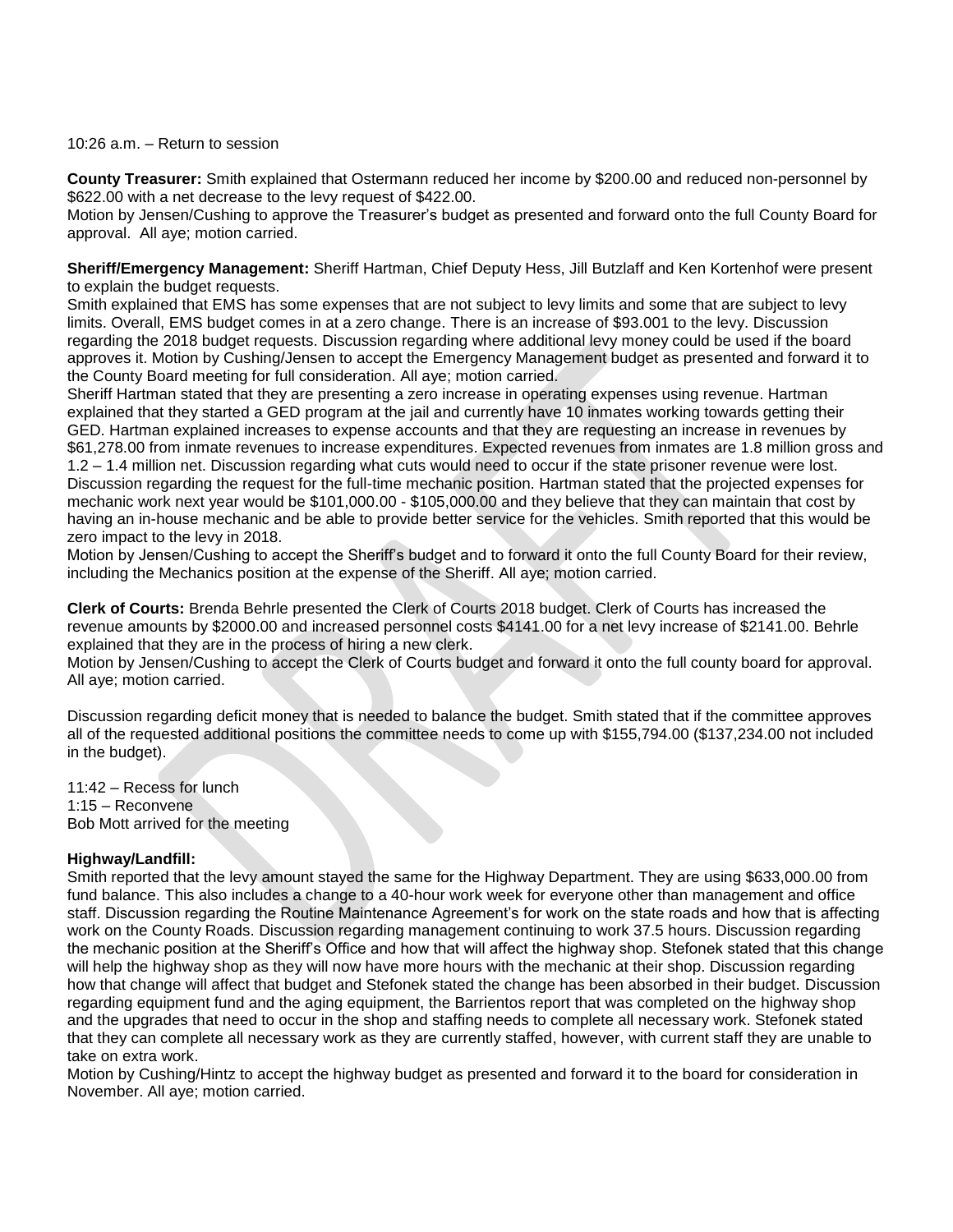Smith reported that Solid Waste is not on the levy. Discussion regarding the Solid Waste fund balance and how they balance the budget with zero levy impact. They also pay \$25,000.00 to the county for rents and leases. Discussion regarding the plans to be in the black in 2018.

Motion by Jensen/Cushing to accept the Solid Waste budget as presented and forward it onto the full County Board meeting for approval. All aye; motion carried.

**Social Services:** Smith reported that with family care transition occurring Social Services has an increased levy request of \$71,000.00. They have decreased their staff level by 1 in 2017 and 3.6 in 2018, they will also have a \$40,000.00 decrease in revenue when the ADRC fiscal agent is transferred to WIPFLI. Discussion regarding out of home care and the impact this has on the Social Services budget. Mary Rideout, Social Services Director, explained a handout that covers out-of-home care costs, a historical budget overview, an overview of what money has been returned to the County. Discussion regarding family care, how that is affecting the budget and how Social Services uses the tax levy. Rideout reported that they have been awarded two grants this year. A dementia care grant for \$26,825.00 and the youth justice grant for \$100,000.00 that will help fund truancy initiatives. Rideout reported that as they learn more about family care and services that are available they have reduced their requested levy limit increase from \$71,000.00 to \$51,000.00. Social Services is also requesting two additional positions, Child Support Supervisor and Social Worker. The Child Support Supervisor position had previously been combined with the Economic Support Supervisor and Rideout feels that this will be better served by having two separate supervisors. Rideout reported that for the Child Support Supervisor position there is not any additional cost to the County. A portion of this position can be billed back to the State and the Federal Government and a portion of that will be covered by eliminating another position. The other position is for additional social worker and is needed due to increased case loads. This position will be partially funded from allocations from the State and \$32,630.00 will need to be funded by the County. Discussion with social services funding the \$32,630.00 and decreasing out of home placement budget with the understanding that if that budget goes over they can come back to request an increase.

Motion by Cushing/Mott to accept the social services budget with the understanding that they find the \$32,634.00 within their budget to add the social worker position and forward this onto the full County Board. Four aye, one nay (Jensen); motion carried.

Motion by Jensen/Hintz to include the Child Support Supervisor position to be included in the 2018 budget to be funded within the social services budget with the replacement of the account tech. All aye; motion carried.

2:50 – Ted Cushing is excused from the meeting.

**Veterans Service:** Smith reported that the Veteran's Service office received a small grant that will be able to be used towards salaries. Discussion regarding donations that are received and what they are used for. Motion by Jensen/Mott to approve the Veteran's Service Office Budget and forward it to the full county board for their review.

2:54 p.m. – Recess 3:09 p.m. – Reconvene

**Planning and Zoning/Land Conservation:** Smith reported that for Land Conservation there is an overall increase of \$8831.00, however, they recently were awarded a grant for \$4065.00 more than they had budgeted and therefore their levy increase can be decreased by \$4065.00. Motion by Mott/Hintz to approve the Land Conservation budget as presented with the adjustment and pass it onto county board for approval. Smith reported that Land Conservation revenue will increase by \$4065.00 and expenditures will increase by \$5000.00. All aye; motion carried.

Smith reported that Jennrich increased the revenues by \$45,000.00 for 2018 and has requested an LTE position and two additional Zoning Technician positions. The position increases would cause a levy increase of \$52,870.00. Discussion regarding what services are being affected by a lack of staffing, the affect NR115 will have on permitting and increased fees and how those increases will affect the staffing level. Discussion regarding how accurate the increased fees in the amount of \$105,000.00 are for 2018 and only adding one Zoning Technician for 2018 and reevaluating it in 2018.

Motion by Jensen/Hintz to approve the Planning and Zoning Department budget to include the LTE Project assistant, one Zoning Technician and auto allowance of \$4000.00 and forward to the County Board. Concerns expressed by Fried to decrease staffing requests by one position. No vote taken, new motion made superseding existing motion.